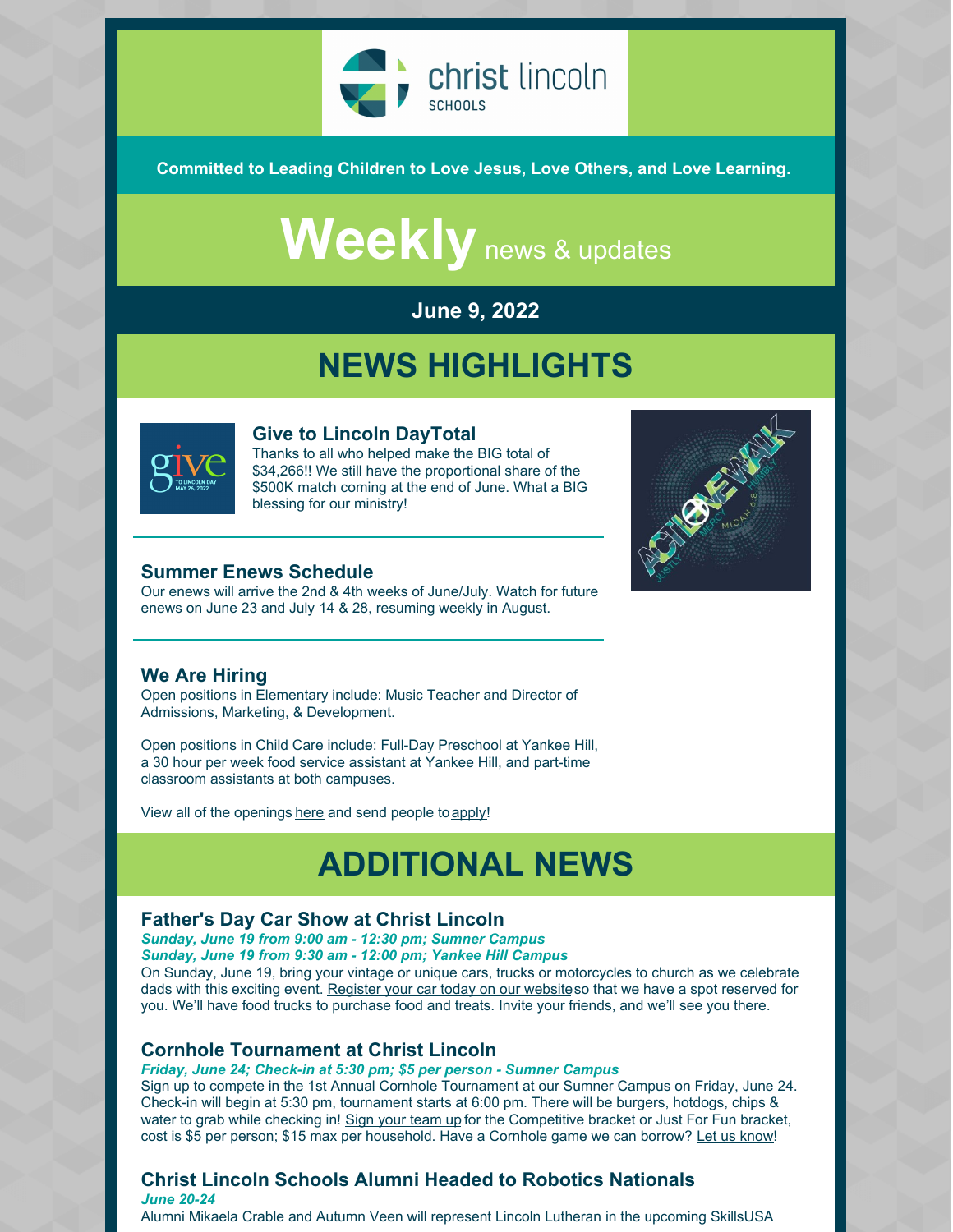Robotics Nationals in Atlanta, GA and will be defending their National Championship. If you'd like to help support their team, contact Lincoln [Lutheran](mailto:frontdesk@lincolnlutheran.org).

#### **Hoops on the Hill at Christ Lincoln**

*Saturday, July 30; Check-in at 7:30 am; \$40 per person - Yankee Hill Campus Parking Lot* Join us for Hoops on the Hill at our Yankee Hill Campus on Saturday, July 30. Check-in begins at 7:30 am, 3v3 basketball tournament begins at 8:00 am. Cost is \$40 per person. Registration includes t-shirt, snacks & waters and medals for 1st place teams. Must [register](https://r20.rs6.net/tn.jsp?f=001TeVHNAm3uj3RoPCR4W1sGfnSgrB-1ehRthCbGcfo4KUe9HWwm3DrO_2VhDhmXeH_gZEjS8mFwNKf1XLPV65PR77R7syKyMMZfAYufcXZtyPxoeiKOUcjkgplQVQ3VUkUI6vf8PG0oLnoytTSqw5HD0MEh1subgPD24rbzWjJXHrMNJPw0Uf5tiTdYsFId4zsYwjo9KF4uQpaONMzqmh1fTLFjiPByqxh&c=STv-daLNgK8LzCDiNsp3hVBArv8Gk7vTeBOchO8tdeABQl3lBleBCA==&ch=mBGQwGsuzG51hQdbW4Nyy_IQAoJ0ZbUWk6Jw91gOEgeC8d36nIZ9Ng==) online before Monday, June 27 at 12:00 pm. There will be food trucks and bounce houses, bring the family to cheer on your favorite team! For questions, contact Cole [Wiehe](mailto:cole-weihe@sandhills.com) or Brad [Hudson](mailto:bbhudson@aetna.com).

### **ELEMENTARY NEWS**

**Elementary Upcoming Dates:** Happy Summer!

#### **FACTS Tuition Payments**

First tuition payments for the 2022-23 will be deducted on July 1 or 15. Check your email that was sent from FACTS a few weeks back for your payment schedule or login to your [family](https://logins2.renweb.com/logins/parentsweb-login.aspx) portal to see your payment plan and amounts (use district code CL-NE). Questions? Contact [Jaelene](mailto:jkoll@christlincoln.org) in the school office.

#### **School Uniform Updates**

Dennis [Uniform](https://www.dennisuniform.com/collections/pln/grade-K,gender-Girls) has now added navy blue bottoms & jumpers to their website. You will also be allowed to purchase navy bottoms at others stores, just as we have done with the khaki in the past. We have created this handy new *[uniform](https://files.constantcontact.com/bce746ff501/49886ce4-a09d-4576-95b9-084e206d3c29.pdf) guide* for your use as well.

#### **Kindergarten Documents Needed**

If your child is coming to Kindergarten this fall and you did not upload the following documents at enrollment time, please either bring them to the school office (M-F 7:30am-5:30pm) or scan and email them to [Jaelene](mailto:jkoll@christlincoln.org) as soon as they are available: birth certificate, kindergarten physical, immunization records.

### **CHILD CARE NEWS**

#### **Child Care Upcoming Dates:**

June 10 - Father's Day Open House June 28 - Sumner's 4th of July Celebration June 30 - Yankee Hill's 4th of July Celebration

#### **Warm Weather Shoe Wear**

With warmer weather on its way, we recommend that children continue to wear closed toe shoes. However, sandals with ankle straps are acceptable, but please, no flip-flops or crocs as they are not as safe for children to run around in.

#### **Summer Vacation Sign-Up**

Vacation sign-up sheets are posted outside each room. Please let us know if your child(ren) will be absent. It helps us to plan adequately for staff. Thank you.

#### **Vacation Bible School**

*Monday-Friday, June 13-17, 9 am - 12 pm / Sumner Campus Monday-Friday, June 20-24, 9 am - 12 pm / Yankee Hill Campus*

VBS begins next week for Sumner campus. Yankee Hill VBS will be the following week! Registrations have been submitted for those children who are eligible to attend (Penguins, Giraffes, Otters, Llamas, School Age) and are enrolled in care that week at their respective campus. Parent portion of the fee (\$10) will be added to Smartcare accounts.

#### **Child Drop Off and Pick-Up Reminders**

Drop offs and pick ups can be very difficult and perhaps you're in a hurry. It is very important, however, to connect with your child's teacher at drop off and pick up times. We quickly discuss their morning and/or any other issues for the day. Staff need to know if someone else will be dropping off and/or picking up; this is important safety information. Try to avoid being on your phone at these times as well. Thank you for your cooperation!!

#### **2022-23 Re-Enrollment Forms**

Our annual re-enrollment information was sent home this week. Watch for the enrollment form link in your